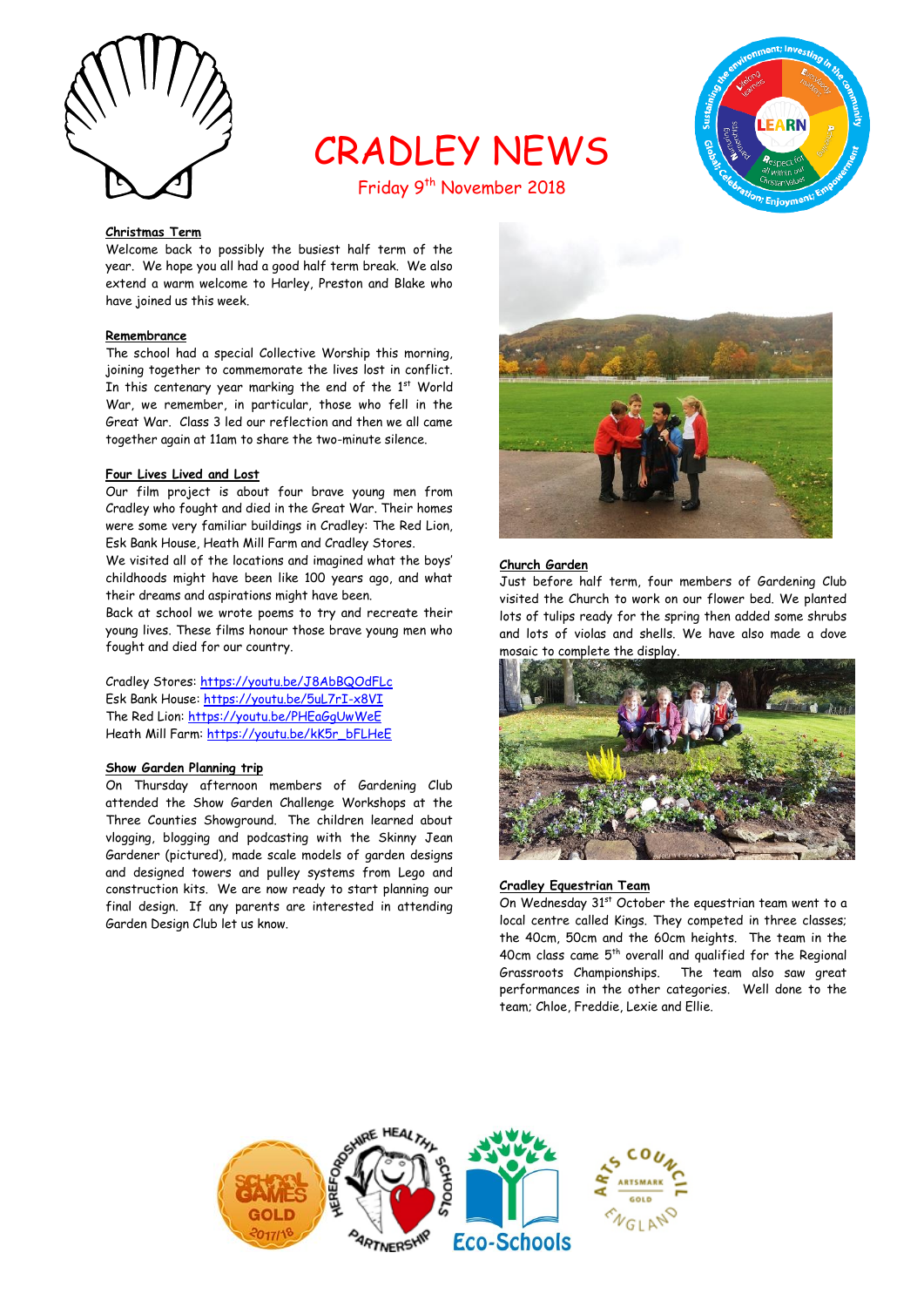

#### **Thrive Approach**

This week, Mrs Gleaves and Miss Guy have begun training in the Thrive Approach which will continue throughout the year. This is a way of working with children to support their social and emotional needs. To find out more, please see the leaflet attached.

#### **Musical Instruments**

We have been fortunate to buy some new percussion instruments for the whole school. This was made possible by a very kind donation of £400 from Dr Bruce Herriot. This money was raised at a concert held in the Autumn term. We are extremely grateful for this donation and children will be able to have use of them for many years to come.



## **School Car Park**

The school car park is not for the use of parents at any time; this includes during After School Club. Please respect this rule as it is there for the children's safety.

#### **Black Pepper Lunches**

We are delighted with the quality of the food served by Black Pepper lunches this week and it has been lovely to receive the positive feedback from both the pupils and the parents concerning the new lunch arrangements.

#### **Road Closure**

In case you were not already aware, the B4214 (Bosbury to Ledbury road) will be shut just south of Staplow for three months. This is for the removal and replacement of a Victorian bridge. It will be closed from 28<sup>th</sup> November to 29<sup>th</sup> February. The Council has not yet finalised the diversion routes. We will let you know them as soon as possible.

#### **Young Voices**

Choir members will have brought home a letter giving instructions on how to order tickets and t-shirts for the Young Voices concert in Birmingham in January. Order forms must be returned by next Thursday 15th November please. The group order will be made on this date, so it is essential you return your form by the deadline.

#### **Macmillan Coffee Morning**

A reminder that School Council will be serving coffee and cake on Thursday at 9:00-11am in the school hall in aid of the Macmillan Nurses. Please don't have a big breakfast that morning!

#### **FOCS - Friends of Cradley School**

Cradley's Winter Wonderland is looking amazing for the FOCS annual winetasting tomorrow (Saturday) evening. Roger and his helpers are very busy and hoping to make this a great event for parents, friends, and teaching staff. We do have a few more tickets, so please let school know ASAP if you'd like to join us.

**FOCS meeting feedback**. We held a very positive FOCS meeting just before half term. Many thanks to Sue Lim at Blue-Ginger Gallery for opening early to accommodate us. All things Christmassy were discussed, and thank you to all those who have already volunteered to lend a hand.

**Cradley Village Christmas Fair.** Annie Meager is coordinating volunteers for this event, on Saturday 1st December 10am-3pm at Cradley Village Hall. If you can come along and help look after FOCS' stall for just 30 minutes or so, please let Annie or Lucy Burton know.

School Christmas Fair on Friday 14<sup>th</sup> December, 3pm. There was so much to discuss about this that a further meeting was held on Wednesday evening this week. We have offers of running stalls, getting in touch with a certain special person (bearded, red suit, you know who!), putting together a Christmas grotto, catering, etc etc. We are looking forward to an update on this follow-up meeting from our FOCS Chair, Grace Lyndon. Please do come forward if you can help in any way, however small.

**Christmas Carol Service.** We have an enthusiastic team of helpers for FOCS mulled wine and mince pies at the Christmas Carol Service on 20th December. They will be

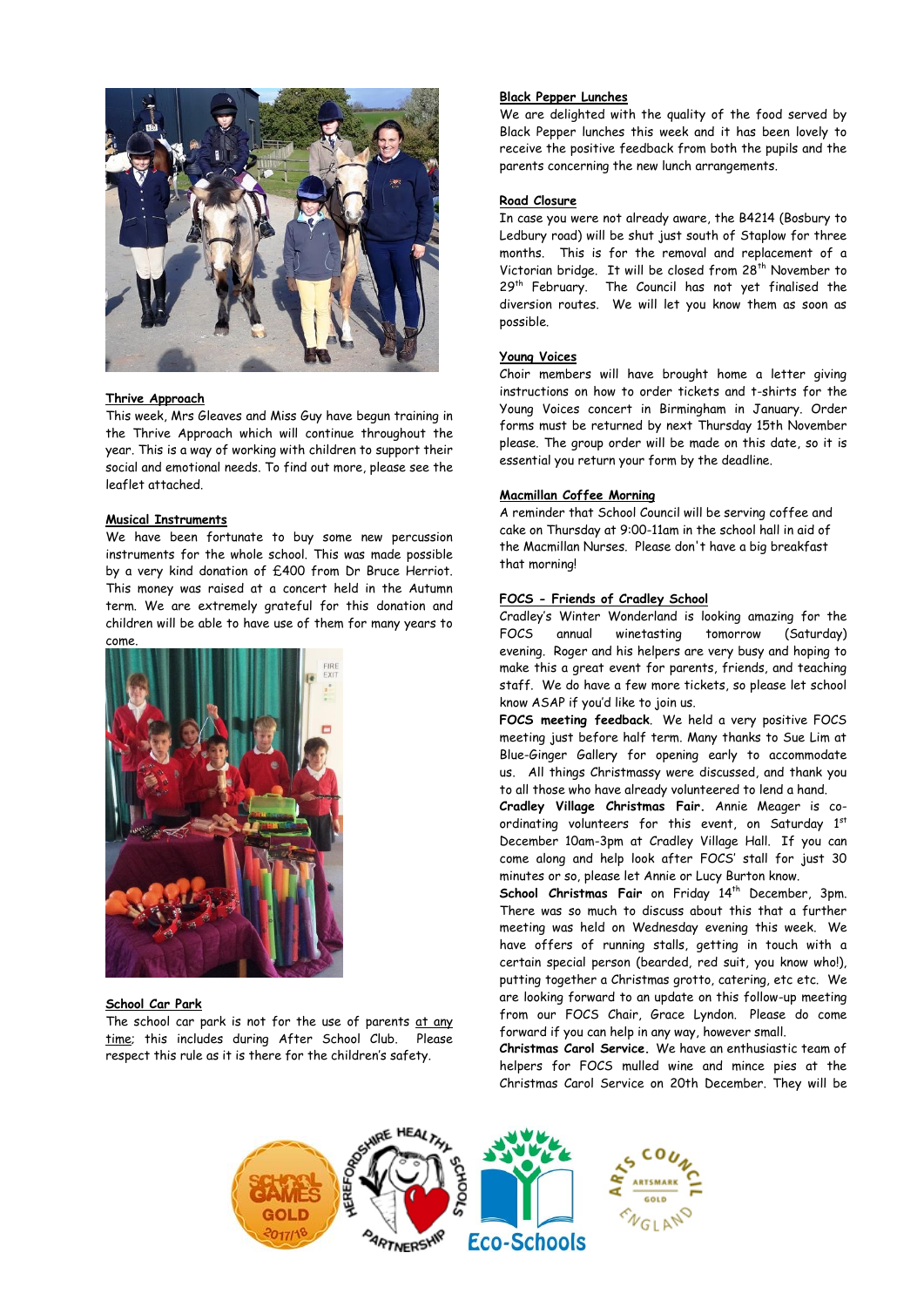asking for donations of mince pies etc much nearer the time.

**FOCS Secretary.** FOCS are still looking for a Secretary. In the meantime we have tried to share out some of the Secretary's role. Volunteers at the meeting have kindly offered to create an email group (if you'd like to be involved in the FOCS events' planning), take minutes at meetings, and keep you all updated as best we can through this newsletter. Please let us know if you can help in any way.

**Christmas Cards, mugs, tea towels etc.** There have been some requests for extras! In order to make it worth our while (and to break even) we need at least an extra 6 orders, so please let school or Lucy Burton know ASAP if you do.

Do remember our Easyfundraising link when you are making purchases on line

[https://www.easyfundraising.org.uk/causes/friendsofcradl](https://www.easyfundraising.org.uk/causes/friendsofcradleyschool/) [eyschool/](https://www.easyfundraising.org.uk/causes/friendsofcradleyschool/) as FOCS will receive a percentage of your costs at no extra cost to you.

There is still some apple juice available to buy (Great Christmas pressies!). Please pop in to school reception to collect your orders and if you'd like to buy extra!

We are delighted that FOCS have been able to help fund the transport for the children in classes 1 to 4 to take part in the Beeline Storytelling Festival at the University of Worcester last month, as well as Class 4's cultural trip to South America! Okay, it was Bodega restaurant in Worcester, where they had fun sampling the tastes there and learning about South American culture as part of their Geography topic People and Places.

#### **Nursery**

We have started our week in nursery with some fire safety practise, in P.E on Monday all of the children listened to the sound of a fire alarm on the computer and once they heard that it was time to "Get Down Low And Go Go!" We've enjoyed our craft activities this week, using bingo dabbers to change to colour of rice for Diwali and using glue, glitter and bright coloured shapes to make firework pictures with Carol. Outside this week Katrina has been entertaining the children by using rubber ducks in the water wall whilst singing the five little ducks song and watching the ducks float down the water pipes. On Wednesday we had our first stay and play session and Nursery thoroughly enjoyed seeing some new faces. On Thursday, we all had great fun getting messy painting our hands to make a giant poppy for Remembrance Day. We finished our busy week off with our first cooking activity! Charlie made delicious edible sparklers with us!

We have now starting a 'Stay and Play' session every Wednesday in Nursery and would like to welcome you all to join us from 10:00 until 11:30. Refreshments and biscuits are available for parents; it's a great opportunity to come and get to know all the staff.



#### **Class 1**

We have had an action packed first week back. Forest School was a very muddy affair for Reception this week and for the Year 1s a very wet science lesson as floating and sinking was the theme! On Tuesday we were pegging out pants on the line in PE and recapping the important NSPCC message about PANTS and how to keep children safe. Midweek, we shared our experiences of bonfire night, how to stay safe when around fire and the history of Guy Fawkes. We made splatter firework paintings, which we have displayed in our classroom. As we head to the weekend and Remembrance Sunday we have revisited the beautiful CBeebies animation - Poppies, to understand about the experiences of war through the eyes of animals. We've all bought our poppies to remember.

The Inn-Spectors have arrived! Preparations for this year's KS1 Nativity are underway! You will be tapping your toes to some very groovy tunes!

Next week we are looking forward to learning about Diwali and making Gruffalo Crumble!